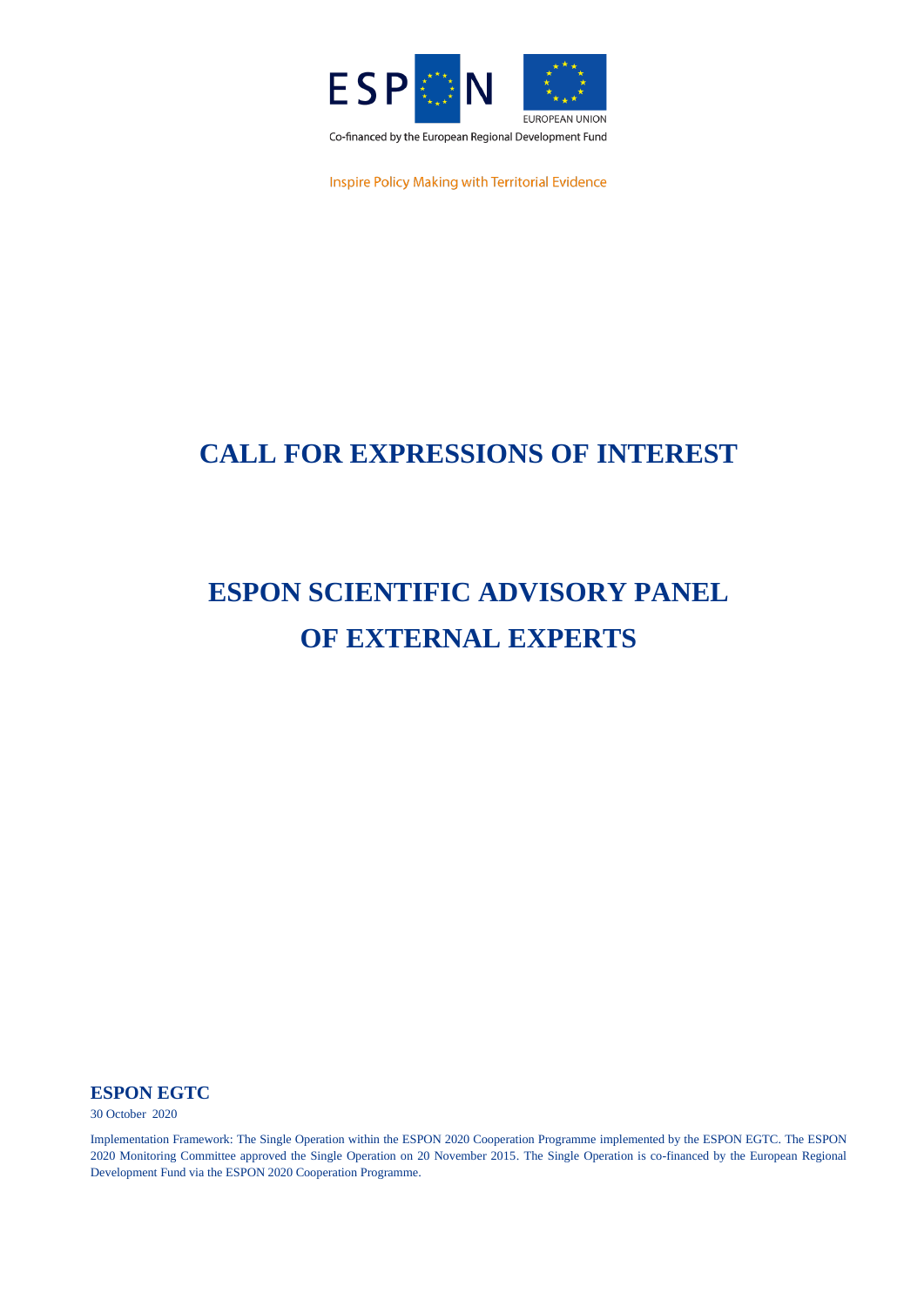## **1 GENERAL**

### **Contracting authority**  $1.1$ ESPON EGTC

4, Rue Erasme

L-1468 Luxembourg

Grand Duchy of Luxembourg

### $1.2$ **Purpose**

The ESPON 2020 Cooperation Programme aims at promoting and fostering a European territorial dimension in development and cooperation by providing evidence, knowledge transfer and policy learning to public authorities and other policy actors at all levels. The main activity of ESPON lies in its research, that covers different aspects of territorial development across Europe. In doing so, it collects valuable data at national, regional and local levels as well as at functional levels.

The objective of this call for expressions of interest is **to establish a list of external experts to compose a Scientific Advisory Panel.**

### $1.3$ **Expiry date of the list resulting from this call for expressions of interest**

The list resulting from this notice is valid for **20 months** from the publication of this notice.

A first cut-off date is set on **30 November 2020**. All the applications submitted until this date will be evaluated and eligible experts will be included in the Scientific Advisory Panel.

Interested parties may submit an application at any time prior to **30/06/2022**. ESPON EGTC will evaluate all new applications at the end of each calendar month and update the list of external experts eligible to be included in the Scientific Advisory Panel.

## **Use of the list resulting from this notice**

The list resulting from this notice will be used exclusively for execution of the tasks within the fields/areas described at point 2.5, with a maximum threshold of **15,000.00 EUR,** all taxes included except VAT, of total payments (including both remunerations and reimbursements for travel expenses) **per expert** for the whole duration of the list's validity.

### $1.5$ **Description of the fields covered by the call for expressions of interest**

The ESPON programme is at the forefront of promoting and fostering a territorial dimension in European Union Cohesion Policy and sectoral policies through producing evidence and knowledge for public authorities and other policy actors, at all governance scales.

Our core mission is to encourage the best use of territorial evidence and a spatial perspective in policymaking through a range of activities, including applied research, targeted analyses, data tools, monitoring reports and policy briefs.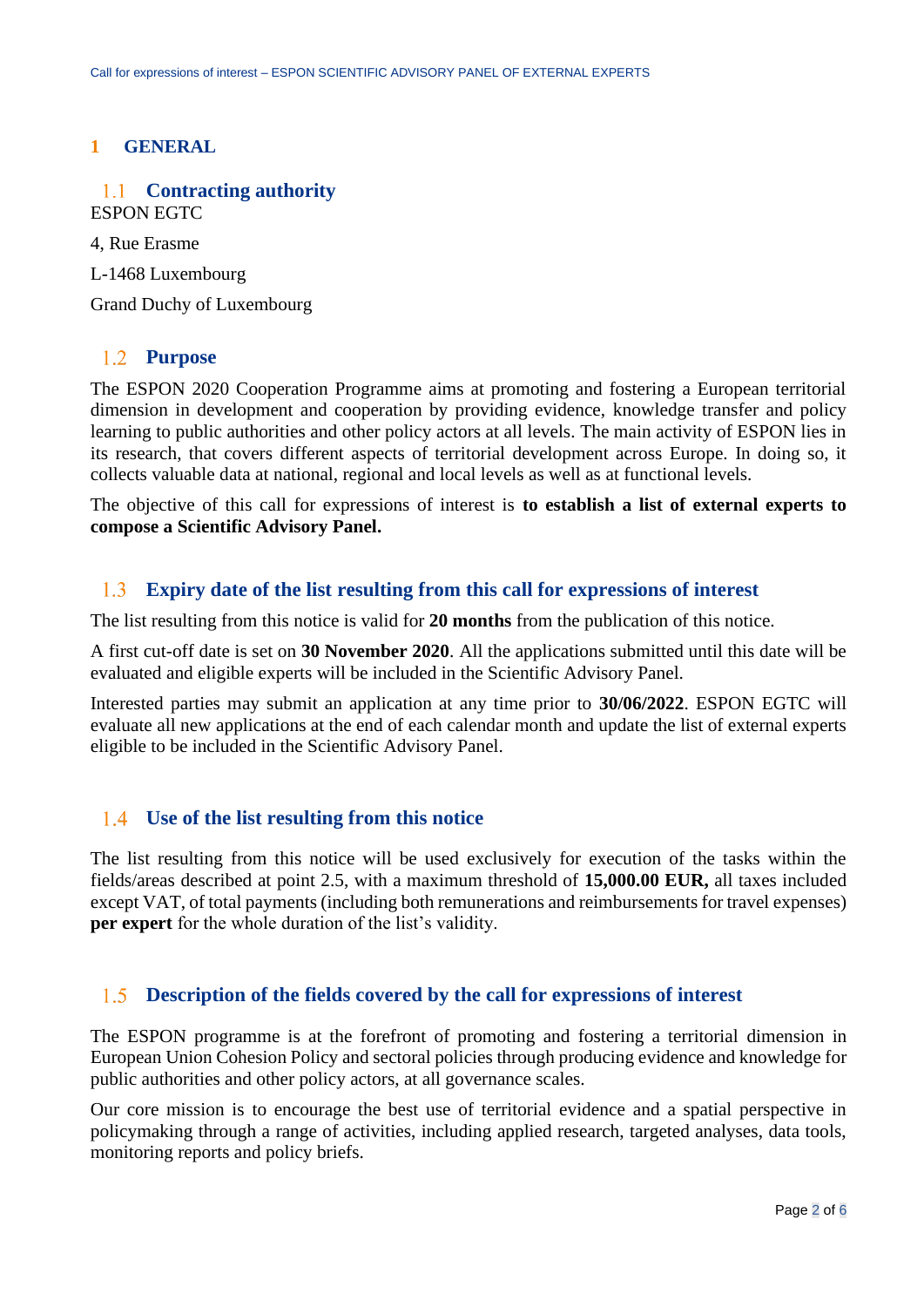Scientific quality and analytical standing are prerequisites for ESPON to continue to be widely recognised as a benchmark for territorial knowledge, and as a leading and authoritative voice on pan-European territorial dynamics, trends and patterns.

The role of the Scientific Advisory Panel will be as follows:

Provide independent, impartial, rigorous and constructive advisory support on selected ESPON research results and outputs, including critical peer-review feedback, as required.

Participate in internal workshops and provide strategic guidance, insights and feedback to the ESPON EGTC on the overall thematic orientation, quality and relevance of ESPON research, and to brainstorm topical research agendas.

Mentor early career PhD researchers in the field of European territorial development as part of a call for competition to be commenced during 2020.

The ESPON EGTC shall launch periodic request for services to panel members for specific assignments to be performed on an *ad hoc* basis, as required.

## **2 Submission of expressions of interest**

### **Language and registration procedure**  $2.1$

Expressions of interest should be submitted in English by electronic means at the following address: tenders@espon.eu. The subject line of the application must contain the reference: ESPON SCIENTIFIC ADVISORY PANEL.

## **Information and documents to be provided at Step 1**

Interested parties should provide the following documents (in English):

## - **Duly filled Annex 1: European Single Procurement Document** (ESPD)

Please fill-in the following sections **only**: Part I, Part II, Part III, Part VI

- **Curriculum Vitae (CV)** taking into account the minimum expertise requirements detailed at point 3.2.

The ESPON EGTC recommends submitting the CV in the EU CV format (Europass).

### **Processing of personal data**  $2.3$

When processing your expression of interest, such data shall be processed pursuant to Regulation (EU) 2016/679 of the European Parliament and of the Council of 27 April 2016 on the protection of natural persons with regard to the processing of personal data and on the free movement of such data, and repealing Directive 95/46/EC (General Data Protection Regulation).

For more information, please consult the legal notice in the ESPON's website: <https://www.espon.eu/legal-notice>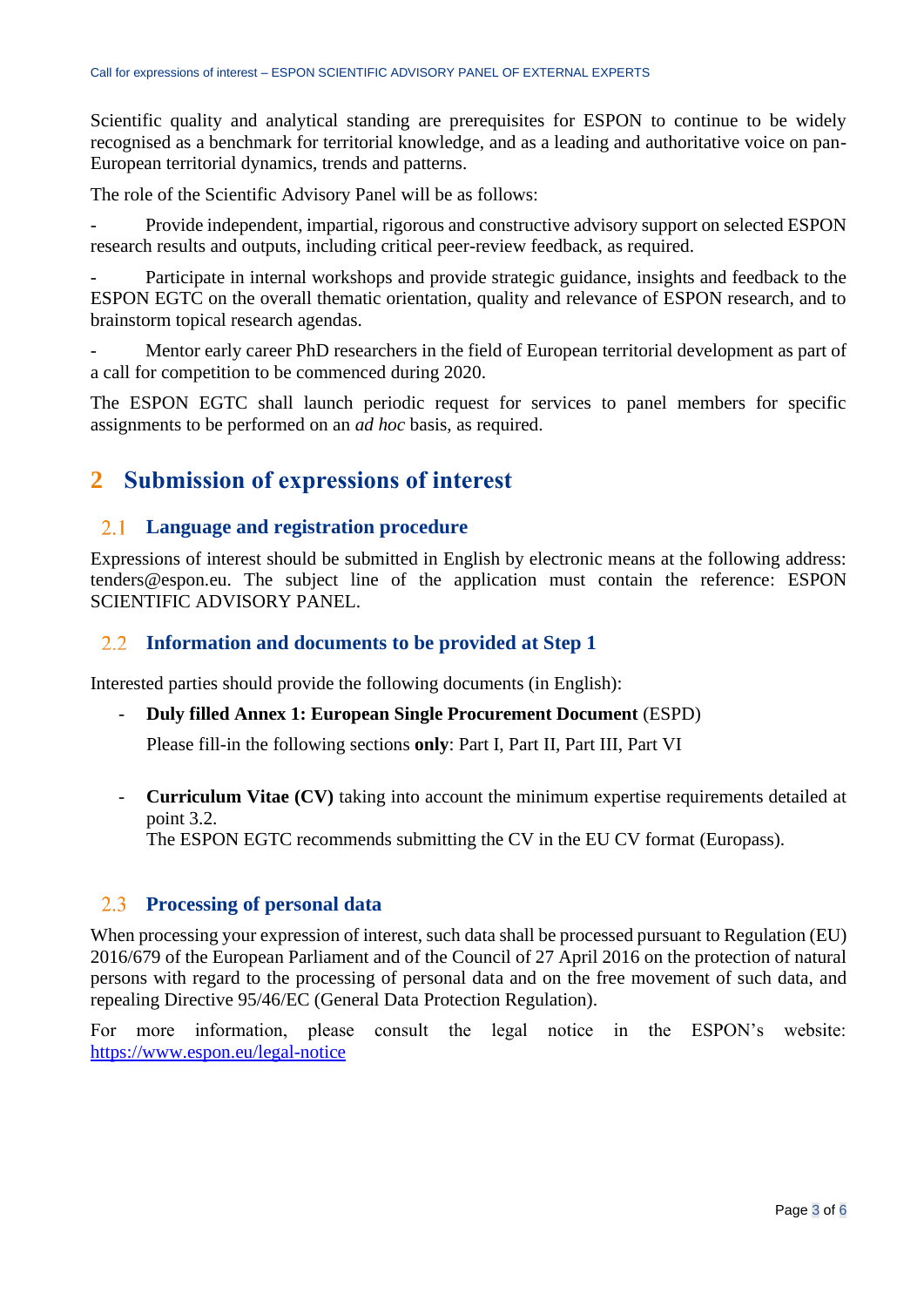## **3 Selection and award of contracts**

### **General description of the procedure** 3.1

Natural and legal persons coming within the scope of the Treaties are invited to submit an expression of interest in accordance with the rules set out in this notice.

The contracting authority will draw up a list of experts who meet the criteria set out in point 3.2.

Where a particular task relating to different relevant field/area/topic is to be performed by an external expert, the contracting authority will conduct a negotiated procedure or a restricted procedure without publication, in accordance with the Luxembourg law on public procurement, to select an expert(s) on the basis of the skills, experience, and knowledge necessary and in accordance with the principles of non-discrimination, equal treatment and absence of conflict of interests.

Inclusion on the list entails no obligation on the part of the contracting authority concerning the conclusion of contracts. Expenditure on preparing and submitting an application is non-refundable.

The external experts can request their profile to be removed from the list and the contracting authority can remove any profile from the list at any moment on condition either party notifies the other in writing.

### **Summary of the procedure for selection of external experts:**

### **Step 1: Expression of interest – setting up a list of experts**

The contracting authority will draw up a list of experts interested to conduct the tasks described in point 1.5.

All interested parties having sent the application duly filed and complying with the selection criteria will be included in the list of external experts.

## **Step 2: Invitation to submit an offer and award of the contract**

The interested parties included in the list will be invited to submit an offer based on the tendering documentation provided by the contracting authority.

The experts included in the Scientific Advisory Panel list will be contracted for different assignments through a negotiated procedure or restricted procedure without publication, depending on the subject of the assignment, on the budget allocated and on the number of experts listed with the relevant expertise for the specific assignment.

In case of restricted procedure without publication, the contract will be awarded to the tenderer submitting the most economically advantageous tender, following the award criteria to be mentioned in the tendering documentation.

### $3.2$ **Selection criteria**

Criteria relating to technical and professional capacity:

The panel shall be comprised of qualified experts, strategic thinkers, researchers and academics in European urban, regional, territorial and spatial development, and related fields.

Experts who wish to be registered on the Panel should have, at a minimum, the following competences: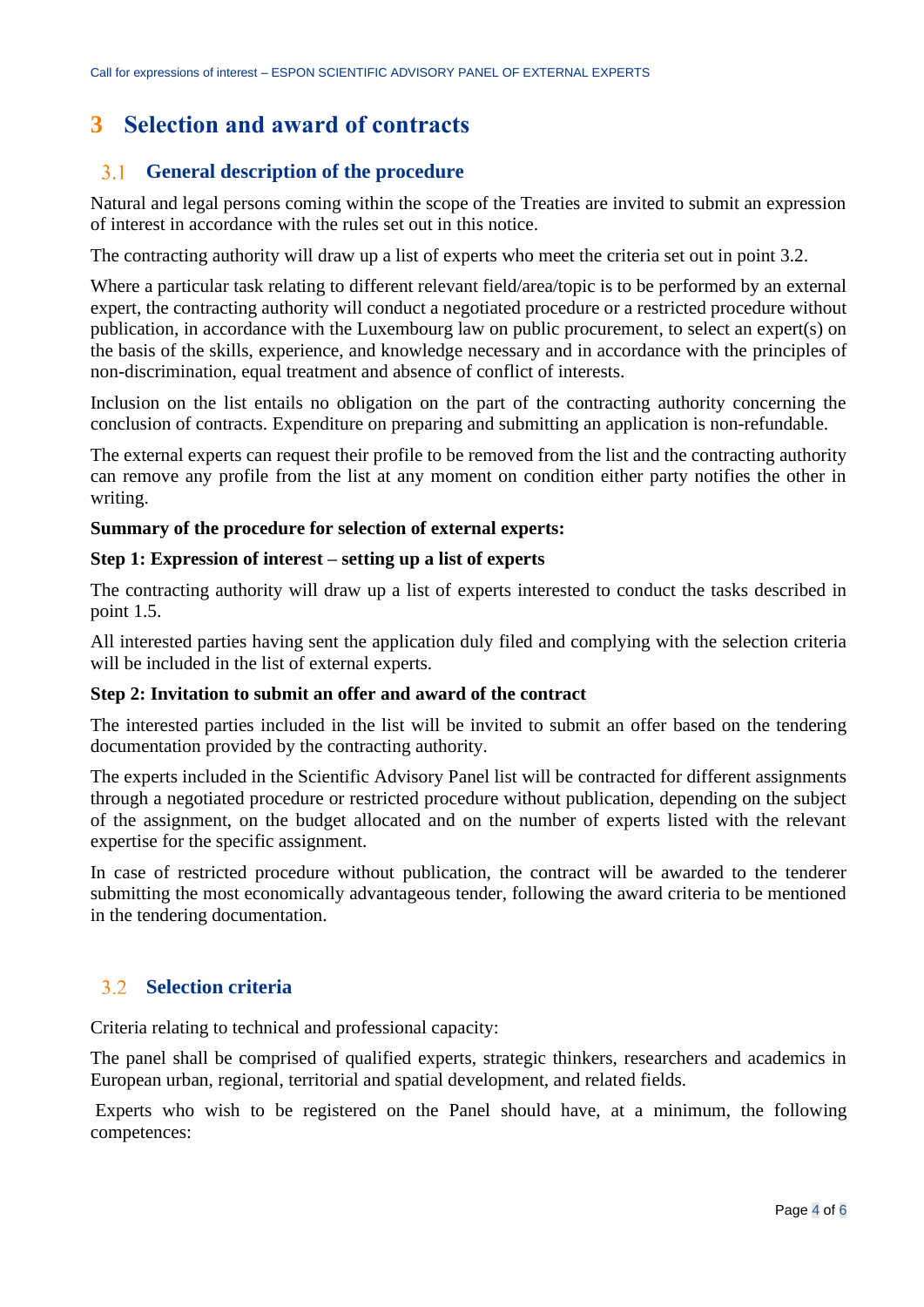- PhD level education and a strong peer reviewed published profile or verifiable equivalent expertise and experience.

- 5 years of professional and/or academic experience.

Experts who have no prior involvement in ESPON research projects, or who are from sectoral fields of economics, sociology, environmental studies or other fields with a distinct territorial dimension, are encouraged to apply.

Supporting documents to be provided at Step 2: completed university studies attested by a diploma, attestations issued by former employers, candidates' reference list of scientific publications.

The contracting authority shall, where appropriate, ask selected external experts to supply supporting documents and may, where it has doubts concerning the personal situation of such candidates or tenderers, also request the competent authorities to obtain any information they consider necessary on the personal situation of the candidates or tenderers concerned.

Experts shall be selected on the basis of skills, experience and knowledge appropriate to carry out the tasks assigned to them.

### **Exclusion criteria**  $3.3$

The economic operators shall be excluded from participation in this procedure if:

(a) they are bankrupt or being wound up, are having their affairs administered by the courts, have entered into an arrangement with creditors, have suspended business activities, are the subject of proceedings concerning those matters, or are in any analogous situation arising from a similar procedure provided for in national legislation or regulations;

(b) they or persons having powers of representation, decision making or control over them have been convicted of an offence concerning their professional conduct by a judgment of a competent authority of a Member State which has the force of *res judicata*;

(c) they have been guilty of grave professional misconduct;

(d) they are not in compliance with their obligations relating to the payment of social security contributions or the payment of taxes in accordance with the legal provisions of the country in which they are established or with those of the country of the contracting authority or those of the country where the contract is to be performed;

(e) they or persons having powers of representation, decision making or control over them have been the subject of a judgment which has the force of res judicata for fraud, corruption, involvement in a criminal organisation, money laundering or any other illegal activity.

(f) they are subject to an administrative penalty for being guilty of misrepresentation in supplying the information required by the contracting authority as a condition of participation in a procurement procedure or failing to supply information, or being declared to be in serious breach of their obligation under a contract covered by the budget.

**Please be informed** that the **ESPD** (provided at Step 1) is a self-declaration by economic operators providing preliminary evidence replacing the certificates issued by public authorities or third parties. It is a formal statement by the economic operator that it is not in one of the situations in which economic operators shall or may be excluded; that it meets the relevant selection criteria and that, where applicable, it fulfils the objective rules and criteria that have been set out for the purpose of limiting the number of otherwise qualified candidates to be invited to participate. Its objective is to